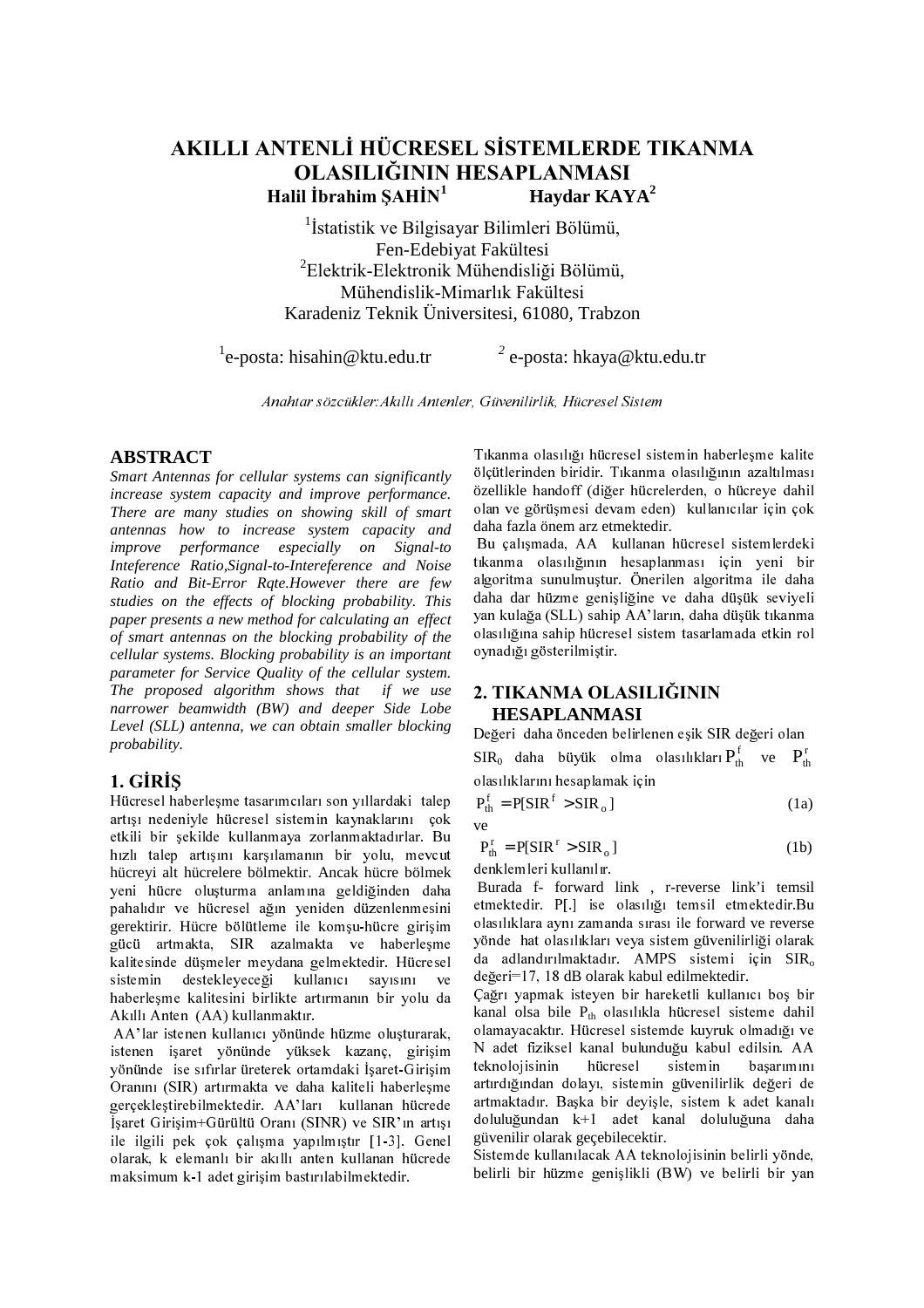seviyeli (SLL) yönsemeli ışıma diyagramına kulak sahip olduğu kabul edilsin. Buna ilişkin tablo değerleri aşağıda verilmiştir.

Tablo 1. Monte Carlo Simülasyonu İle Elde Edilmiş Çeşitli BW, SLL değerleri için Güvenilirlik Değerleri  $\lceil 3 \rceil$ 

|          |                   |     |          | İleri Yön | Geri Yön |
|----------|-------------------|-----|----------|-----------|----------|
| Pf ve Pr | $BW=20^{\circ}$   |     | $-12$ dB | 0.920     | 0.920    |
|          |                   |     | $-18$ dB | 0.966     | 0.966    |
|          |                   | LIS | $-30$ dB | 0.976     | 0.976    |
|          | $BW = 50^{\circ}$ |     | $-12$ dB | 0.857     | 0.857    |
|          |                   |     | $-18$ dB | 0.910     | 0.890    |
|          |                   | LIS | $-30$ dB | 0.913     | 0.893    |
|          | $BW=120^{\circ}$  | TTS | $-12$ dB | 0.773     | 0.764    |
|          |                   |     | $-18$ dB | 0.805     | 0.795    |
|          |                   |     | $-30$ dB | 0.809     | 0.799    |

Tablo l'deki değerler kullanılarak AA teknolojisi kullanan AMPS sistemi için tıkanma olasılığı elde edilecektir. Sistemin bir durumdan diğer duruma geçme ve tıkanma olasılığını hesaplamak için şekil 1'deki gibi markov zincirlerinden yararlanılmaktadır. Şekildeki hücresel sistemin N adet kaynağı bulunmaktadır. Herhangi bir fiziksel kaynağa atama yapılabilmesi için hem ileri yönde hem de geri yönde ölçülen SIR'ın eşik SIR<sub>0</sub> değerinden daha büyük olması gerekmektedir. İleri ve geri yönlerde birlikte ölçülen SIR'a sahip bir kullanıcının bir fiziksel kaynağa başarılı olarak atamaması olasılığı, PIBasarısız Olmadan Dolayı Atanamamal=

$$
P[1Y Başarısl 20maan Dolyi Aranamaniq]
$$
\n
$$
P[1Y Başarısl 1*P[GY Başarısız] + P[1Y Başarısız] *P[GY Başarısız]
$$
\n
$$
O[1] = O[1] = O[1]
$$
\n
$$
P[1Y Başarısız 1*P[GY Başarısız]
$$
\n
$$
O[1] = O[1]
$$
\n
$$
O[1] = O[1]
$$
\n
$$
P[1Y I] = O[1]
$$
\n
$$
P[1Y I] = O[1]
$$
\n
$$
P[1Y I] = O[1]
$$
\n
$$
P[1Y I] = O[1]
$$
\n
$$
P[1Y I] = O[1]
$$
\n
$$
P[1Y I] = O[1]
$$
\n
$$
P[1Y I] = O[1]
$$
\n
$$
P[1Y I] = O[1]
$$
\n
$$
P[1Y I] = O[1]
$$
\n
$$
P[1Y I] = O[1]
$$
\n
$$
P[1Y I] = O[1]
$$
\n
$$
P[1Y I] = O[1]
$$
\n
$$
P[1Y I] = O[1]
$$
\n
$$
P[1Y I] = O[1]
$$
\n
$$
P[1Y I] = O[1]
$$
\n
$$
P[1Y I] = O[1]
$$
\n
$$
P[1Y I] = O[1]
$$
\n
$$
P[1Y I] = O[1]
$$
\n
$$
P[1Y I] = O[1]
$$
\n
$$
P[1Y I] = O[1]
$$
\n
$$
P[1Y I] = O[1]
$$
\n
$$
P[1Y I] = O[1]
$$
\n
$$
P[1Y I] = O[1]
$$
\n
$$
P[1Y I] = O[1]
$$
\n
$$
P[1Y I] = O[1]
$$
\n
$$
P[1Y I] = O[1]
$$
\n
$$
P[1Y I] = O[1]
$$
\n
$$
P[1Y I] = O[1]
$$
\n
$$
P[1Y I] = O[1]
$$
\n
$$
P[1Y I] =
$$

 $q_r = 1 - P[SIR^r > SIR_0] = 1 - P_{th}^r$  $(3b)$ 

olmak üzere (2) bağıntısı ile verilen olasılık

$$
P[Başarısız \t Olmadan \t Dolayı \t Atanamama]=q=(1-q_f)(q_r)+q_f(1-q_r)+qfq_r \t(4)
$$

(4) denkleminde güvenilirlik değerleri olarak Tablo 1' de verilenler kullanılacaktır.

AMPS sistemini kullanan hücresel sistemin tıkanma olasılığını bulmak için Markov zincirinden yararlanılarak hücresel sistemin durum geçiş hızı diyagramları kullanılır. Markov zinciri kullanılarak hücresel sistemin her hangi bir durumda bulunma olasılığı ve sistemin tıkanma olasılığı hesaplanabilir. Sistemin bütün kaynaklarının hem handoff hem de sistemin kendi içindeki kullanıcılar için eşit erişime sahip olduğu kabul edilmiştir.



Hücresel sistemin durum geçiş diyagramları şekil 1'de gösterilmiştir. Burada,

 $\lambda$ - Birim zamanda hücresel sisteme dahil olan hareketli kullanıcı savısını

µ - Hareketli kullanıcının hücresel sistemde hizmet görme süresini temsil etmektedir.

Hücresel sistemde hiçbir kullanıcının olmadığı var sayılsın. Bu durumda sistemin bir sonraki durum olan 1 kullanıcılı duruma geçme hızı  $\lambda$  olacaktır. Ancak sistemin N adet kaynağına güvenilirlik değerinden dolayı bazı durumlarda atama yapılamamaktadır. Bu olasılık 0 durumundan 1 durumuna geçerken q<sup>N</sup> 'dir. Dolayısı ile bu durumda  $(1-q^N)$  olasılığı ile sisteme dahil olan bir kullanıcı sisteme kabul edilecektir.

Kararlılık durumu koşulları altında, n>0 için n durumunda akışın içeri ve dışarı beklenen akışları birbirine eşit olmalıdır. Bu gerçeğe dayanarak n durumu yalnız  $(n-1)$  ve  $(n+1)$  durumlarına değiştirilebilir. Dolayısıyla n durumunda gelişin ve gidişin beklenen hızları denge denklemine göre eşit olmalıdır [4]. Bu kabullere dayanarak aşağıdaki denklemler elde edilir.  $n=0$  icin

$$
\lambda(1-q^N)p_0 = \mu p_1
$$
  
n= 1 için  

$$
\lambda(1-q^N)p_0 + \lambda(1-q^{N-2})p_2 = (\lambda(1-q^{N-1}) + \mu)p_1
$$
  
n=N için  

$$
\lambda(1-q^2)p_{N-1} = [\lambda(1-q) + N\mu]p_N
$$
denklemleri elde edilir.

$$
\sum_{n=0}^{N} p_n = 1
$$
\n<sup>(5)</sup>

denklemi ile  $p_0$ ,  $p_1$ , ...,  $p_N$  (N+1) adet durum olasılıklarını çözmek için N+1 denklemli lineer denklem takımı elde edilir ve  $A = \frac{\lambda}{\mu}$  olmak üzere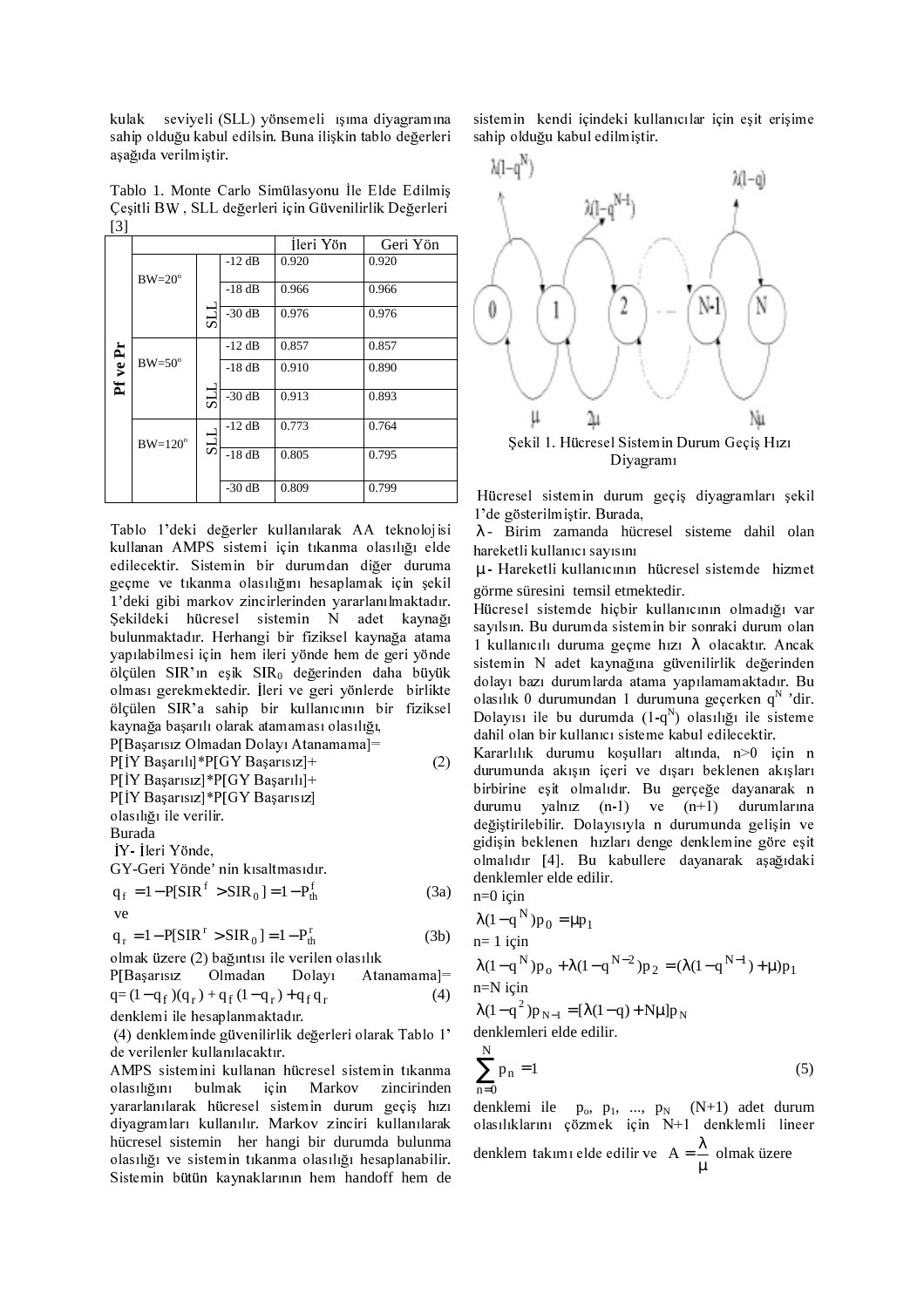$$
p_1 = A(1 - q^N)p_0
$$
 (6)

$$
p_2 = \frac{A^2 (1 - q^{11})(1 - q^{11})p_0}{2} \tag{7}
$$

$$
p_{N} = \frac{p_{0}A^{N} \prod_{n=0}^{N-1} (1 - q^{N-n})}{N!}
$$
 (8)

denklemleri elde edilir.

Her bir durumda bulunma olasılıkları  $p_i$  i=0,...,N bulunan hücresel sistemin tıkanma olasılığı ise,

$$
P_B = \sum_{n=0}^{N} p_n q^{N-n}
$$
 (9)

denklem ile hesaplanır [4]. AA teknolojisi kullanan AMPS sisteminde AA'lerin tıkanma olasılığına etkisi ile ilgili bir örnek çalışma aşağıda verilmiştir.

#### Örnek Çalışma:

$$
A = \frac{\lambda}{\mu} = [1, 5.5]
$$

N=2 adet fiziksel kaynak olsun

a) BW= $20^0$ , SLL= -18 dB icin  $p_f = 0.966$ ,  $q_f = 1-p_f = 0.0340$ ,  $p_r = 0.966$ ,  $q_r = 0.0340$ 

b) BW= $20^0$ , SLL= -18 dB için  $p_f = 0.91$ ,  $q_f = 1 - p_f = 0.09$ ,  $p_r = 0.89$ ,  $q_r = 0.11$ 

c) BW= $120^0$ , SLL= -12 dB (Sektorel Yönsemesiz)  $p_f = 0.773$ ,  $q_f = 1-p_f = 0.227$ ,  $p_r = 0.7642$ ,  $q_r = 0.2358$ 

Yukarıda a), b) ve c) şıklarındaki gibi AA'li yönsemeli hücresel sistemin AA parametreleri hariç bütün parametreleri aynıdır. Sadece AA teknolojisinin tıkanma olasılığına olan etkisi 2. bölümdeki yöntemle hesaplanmış ve tıkanma olasılığının trafikle değişimi şekil 2'de gösterilmiştir.



Şekil 2. N=2 adet Fiziksel Kaynağı Olan Hücresel Sistemin Tıkanma Olasılığının Anten Parametrelerine ve Trafiğine Bağımlı Olarak Değisimi

N=2 fiziksel kaynak sayısını daha da artıralım. N=10 olsun. Diğer a), b) ve c) şıklarındaki bütün parametreler aynı olsun. Bu durumda trafiğe bağımlı olarak elde edilen tıkanma olasılığının trafikle değişimi şekil 3'de gösterilmiştir.



Şekil 3. N=10 adet Fiziksel Kaynağı Olan Hücresel Sistemin Tıkanma Olasılığının Anten Parametrelerine ve Trafiğine Bağımlı Olarak Değişimi

Şekil 2 ve Şekil 3'den de görülebileceği gibi daha dar hüzme genişliğine ve daha düşük SLL'e sahip AA kullanmak sadece SIR' da kazançlar sağlamamak da [1-3], aynı zamanda hücresel sistemin tıkanma olasılığını da azaltmaktadır. Bu kazanç oranı düşük fiziksel kaynak sayısında ve düşük trafiklerde daha belirgin olmaktadır. Şekil 2 ve 3'den de görülebileceği gibi hücresel sistemin tıkanmasında üç parametre belirgin rol oynamaktadır:

- 1) hücresel sistemin trafiği
- 2) hücresel sistemin kanal sayısı
- $3)$ Akıllı antenin hüzme genişliği ve yan kulak seviyesi.

Bu çalışmadaki amaçlardan birisi de 3. özelliği ortaya çıkartabilmektir. Şekil 2 ve 3'den de görülebileceği gibi düşük trafik yoğunluklarında AA teknolojisi tıkanma olasılığında belirgin bir azalma meydana getirebilmektedir. Diğer yandan, yüksek trafik AA teknolojisini kullanmanın voğunluklarında hücresel sistemin tıkanmasına belirgin bir katkısının olmadığı görülmektedir.

Hücresel sistemlerde yüklenme faktörü de önemli bir kriterdir. Hücredeki kanal sayısı, tıkanma olasılığı ve trafik yoğunluğuna bağımlı bir parametredir ve

$$
p_{ch} = \frac{A(1 - P_B)}{N}
$$
 (10)

formülü ile ifade edilmektedir. Burada,

A- Erlang cinsinden trafik,

P<sub>R</sub> - Tikanma Olasılığı

N-Hücredeki kanal savısıdır.